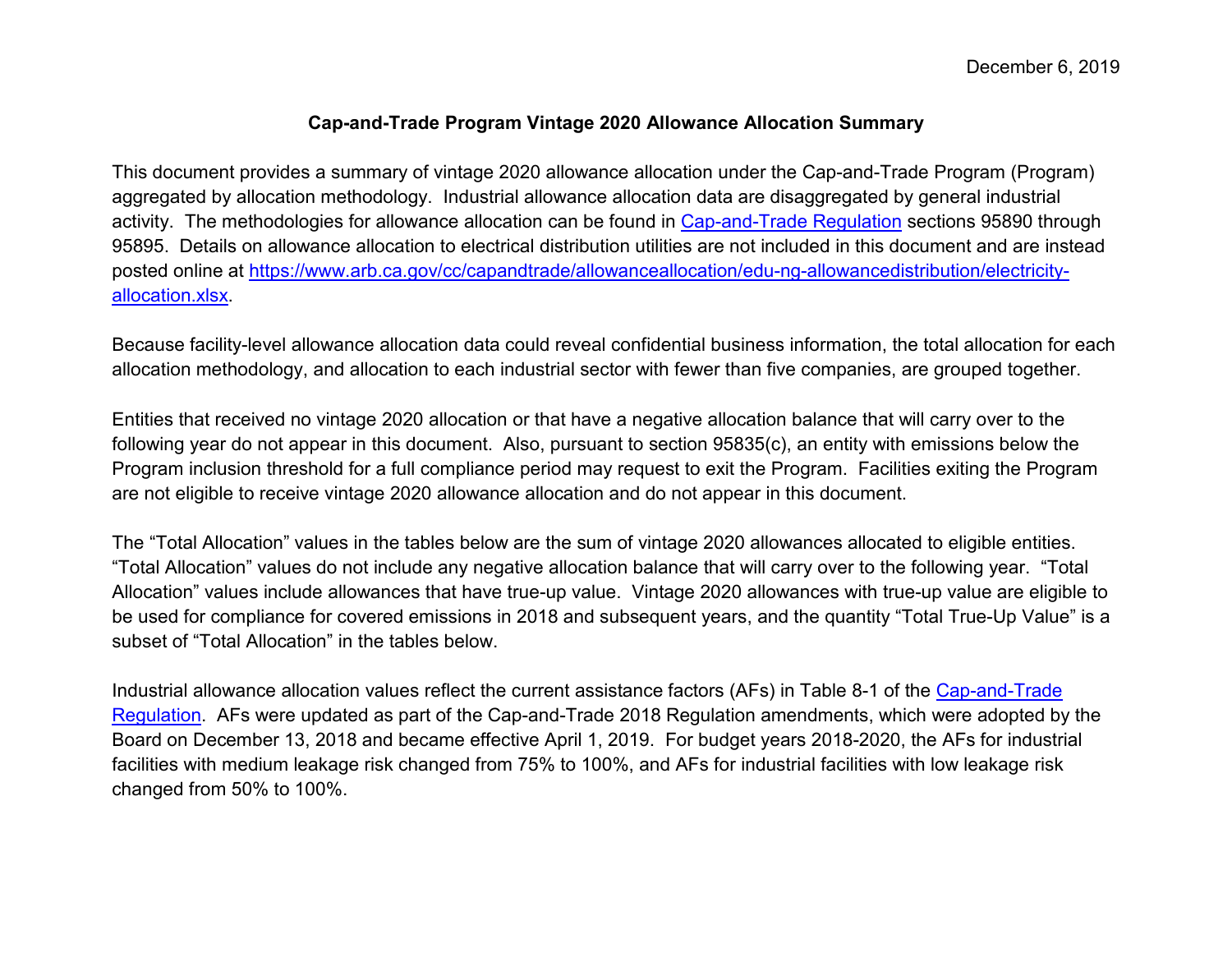The vintage 2020 allowance allocation summarized in this report is the first distribution of allowances based on these new AFs. The increased AFs result in increased total allocation and true-up values for industrial facilities with the medium and low leakage risk. Initial vintage 2018 allowance allocation has been trued up using 100% AFs by the vintage 2020 allowance allocation summarized in this report, and initial vintage 2019 allowance allocation will be trued up using 100% AFs by vintage 2021 allowance allocation in fall of 2020.

Detailed information regarding allocation for industrial and other sectors may be found on CARB's Allowance Allocation web page [\(Allowance Allocation \[http://www.arb.ca.gov/cc/capandtrade/allowanceallocation/allowanceallocation.htm\]\)](http://www.arb.ca.gov/cc/capandtrade/allowanceallocation/allowanceallocation.htm). Questions regarding allowance allocation may be directed to David Allgood at (916) 445-8238 or [David.Allgood@arb.ca.gov.](mailto:David.Allgood@arb.ca.gov)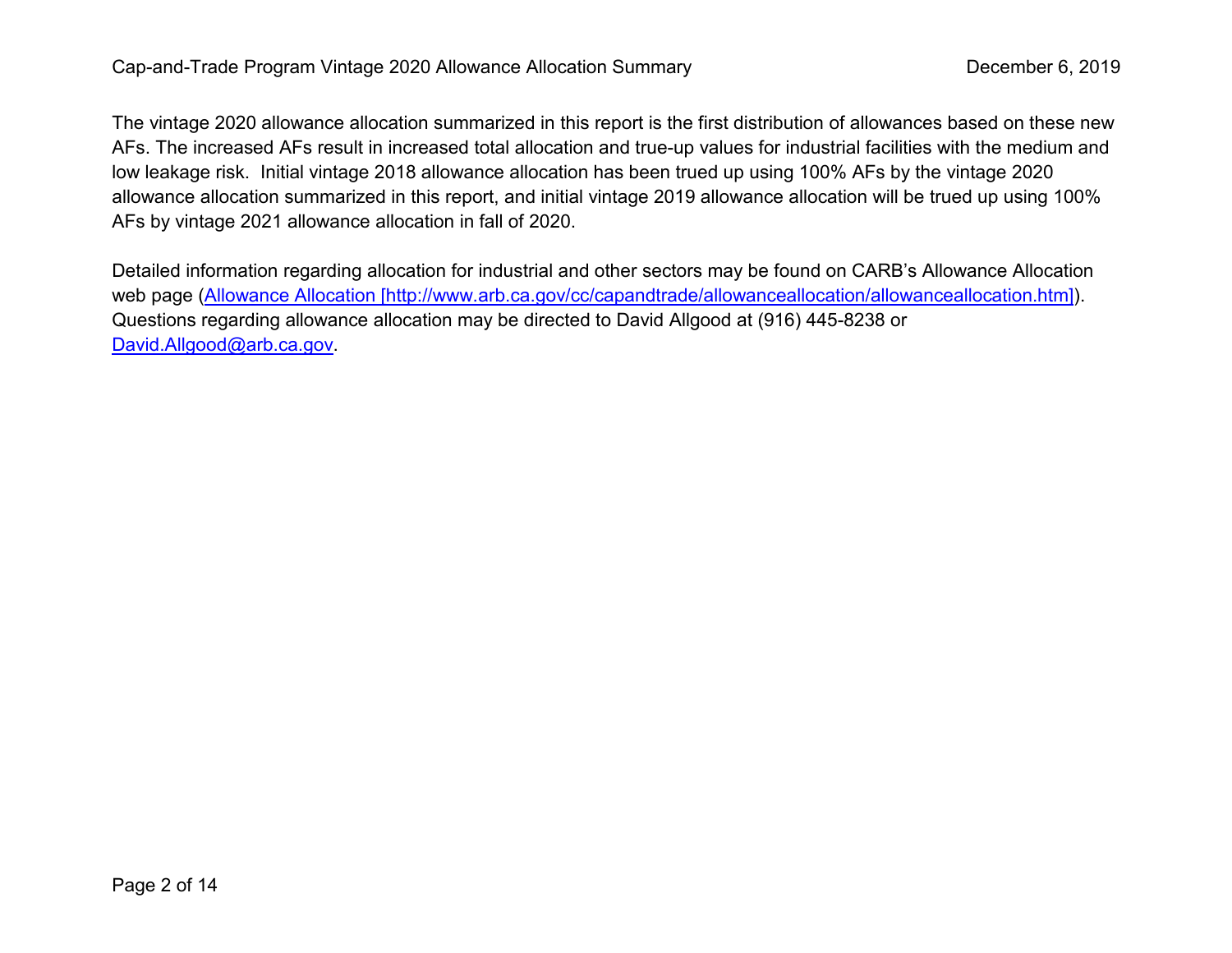| Category                                                | <b>Total Allocation</b>                                                     | <b>NAICS Codes</b>                                                                                                                                                      | <b>CARB GHG IDs and Facility Names</b>                                                                                                                                                                                                                                                                                                                                                                                                                                                                                                                                                                                                                                                                                                                                                                                                                                                                                                                                                                                                                                                                                                                                                                                       | <b>Total</b><br># Facilities |
|---------------------------------------------------------|-----------------------------------------------------------------------------|-------------------------------------------------------------------------------------------------------------------------------------------------------------------------|------------------------------------------------------------------------------------------------------------------------------------------------------------------------------------------------------------------------------------------------------------------------------------------------------------------------------------------------------------------------------------------------------------------------------------------------------------------------------------------------------------------------------------------------------------------------------------------------------------------------------------------------------------------------------------------------------------------------------------------------------------------------------------------------------------------------------------------------------------------------------------------------------------------------------------------------------------------------------------------------------------------------------------------------------------------------------------------------------------------------------------------------------------------------------------------------------------------------------|------------------------------|
| Petroleum<br>Refining and<br><b>Hydrogen Production</b> | <b>Total Allocation:</b><br>34,426,495<br>Total True-Up Value:<br>7,726,005 | $\bullet$ 324110 - Petroleum<br><b>Refineries</b><br>• 324199 - All Other Petroleum<br>and Coal Products<br>Manufacturing<br>• 325120 - Industrial Gas<br>Manufacturing | 100002 - Tesoro Los Angeles Refinery -<br>$\bullet$<br><b>Wilmington Calciner</b><br>100127 - Air Products Wilmington Hydrogen<br>$\bullet$<br>Plant<br>100138 - Chevron Products Company - El<br>$\bullet$<br>Segundo Refinery, 90245<br>100217 - Torrance Refinery<br>$\bullet$<br>100303 - Phillips 66 Company - San<br>$\bullet$<br><b>Francisco Refinery</b><br>100329 - Phillips 66 Company - Los<br>$\bullet$<br>Angeles Refinery - Wilmington Plant<br>100351 - Phillips 66 Company - San<br>$\bullet$<br><b>Francisco Carbon Plant</b><br>100372 - Valero Refining Company -<br>$\bullet$<br>California, Benicia Refinery and Benicia<br><b>Asphalt Plant</b><br>100888 - Plains LPG Services/ Lone Star<br>$\bullet$<br>Frac & Isom Facility<br>100913 - Phillips 66 Company - Los<br>$\bullet$<br>Angeles Refinery - Carson Plant<br>100914 - Shell Oil Products US - Martinez<br>$\bullet$<br>101017 - Air Products & Chemicals, Inc.,<br>$\bullet$<br>Martinez<br>101053 - Praxair Inc.<br>$\bullet$<br>101162 - Lunday-Thagard Company DBA<br>$\bullet$<br>World Oil Refining<br>101205 - Ultramar Inc - Valero Wilmington<br>$\bullet$<br>101226 - Phillips 66 Company - Santa Maria<br>$\bullet$<br>Refinery | 27                           |

# Industrial Allocation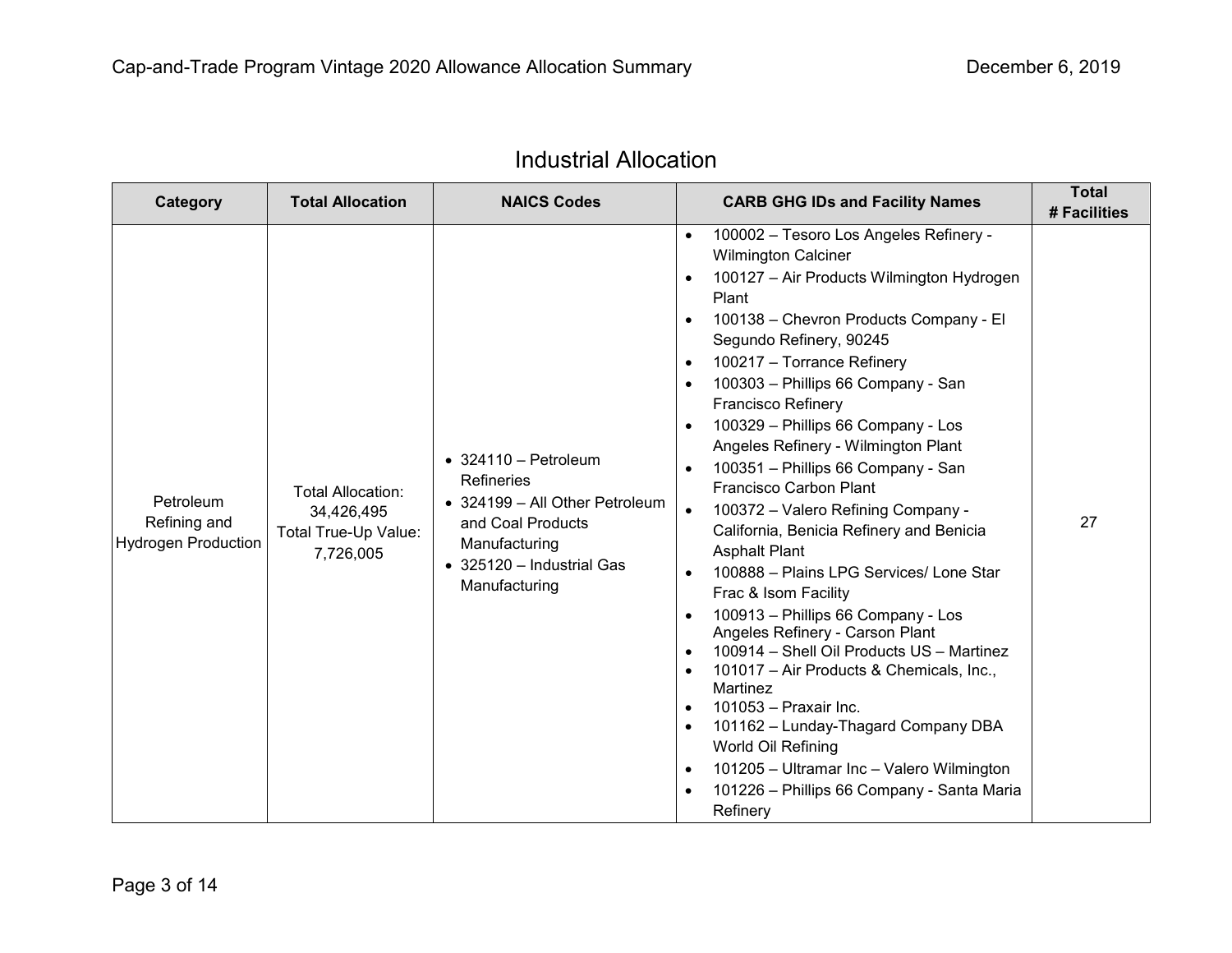| Category                                                        | <b>Total Allocation</b> | <b>NAICS Codes</b> | <b>CARB GHG IDs and Facility Names</b>                                                                                                                                                                                                                                                                                                                                                                                                                                                                                                                                                                                                                                                                                      | <b>Total</b><br># Facilities |
|-----------------------------------------------------------------|-------------------------|--------------------|-----------------------------------------------------------------------------------------------------------------------------------------------------------------------------------------------------------------------------------------------------------------------------------------------------------------------------------------------------------------------------------------------------------------------------------------------------------------------------------------------------------------------------------------------------------------------------------------------------------------------------------------------------------------------------------------------------------------------------|------------------------------|
| Petroleum Refining<br>and Hydrogen<br>Production<br>(Continued) | See Above               | • See Above        | 101239 - San Joaquin Refining Company<br>$\bullet$<br>101246 - Tesoro Los Angeles Refinery -<br>$\bullet$<br>Carson<br>101248 - Air Products Carson Hydrogen<br>$\bullet$<br>Plant<br>101331 - Tesoro Refining and Marketing<br>$\bullet$<br>Co. - Martinez<br>101384 - Chevron Products Company -<br>$\bullet$<br>Richmond Refinery, 94802<br>101507 - Kern Oil Refinery<br>$\bullet$<br>101512 - Air Products Manufacturing<br>$\bullet$<br><b>Corporation Sacramento</b><br>101701 - Air Liquide El Segundo Hydrogen<br>$\bullet$<br>Plant<br>101709 - DeMenno/Kerdoon<br>$\bullet$<br>101749 - Air Liquide Large Industries US<br>$\bullet$<br>L.P. - Rodeo Hydrogen Plant<br>104005 - Tricor Refining LLC<br>$\bullet$ | See Above                    |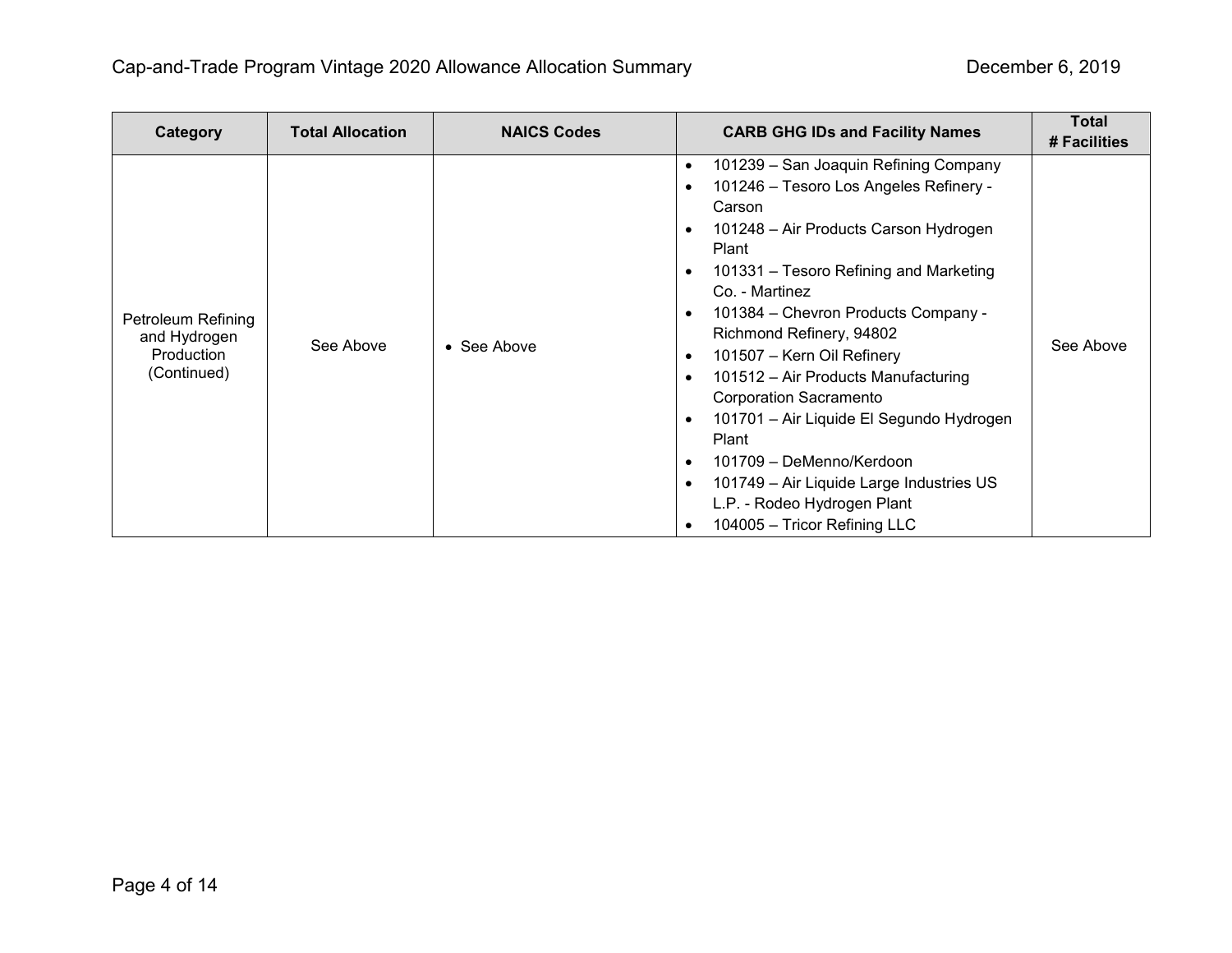| Category                                                   | <b>Total Allocation</b>                                           | <b>NAICS Codes</b>                                                                                      | <b>CARB GHG IDs and Facility Names</b>                                                                                                                                                                                                                                                                                                                                                                                                                                                                                                                                                                                                                                                                                                                                                                                                                                    | <b>Total</b><br># Facilities |
|------------------------------------------------------------|-------------------------------------------------------------------|---------------------------------------------------------------------------------------------------------|---------------------------------------------------------------------------------------------------------------------------------------------------------------------------------------------------------------------------------------------------------------------------------------------------------------------------------------------------------------------------------------------------------------------------------------------------------------------------------------------------------------------------------------------------------------------------------------------------------------------------------------------------------------------------------------------------------------------------------------------------------------------------------------------------------------------------------------------------------------------------|------------------------------|
| Crude<br>Petroleum and<br><b>Natural Gas</b><br>Extraction | Total Allocation:<br>7,616,531<br>Total True-Up Value:<br>286,615 | • 211111 – Crude Petroleum<br>and Natural Gas Extraction<br>• 211112 - Natural Gas Liquid<br>Extraction | 100888 - Plains LPG Services/ Lone Star<br>$\bullet$<br>Frac & Isom Facility<br>100895 - Berry Petroleum Company -<br>$\bullet$<br>Placerita<br>101231 - Grade 6 Oil, LLC<br>$\bullet$<br>101234 - Macpherson Oil Company<br>$\bullet$<br>101460 - TRC Cypress Group LLC<br>$\bullet$<br>101674 – Pacific Coast Energy Company LP<br>$\bullet$<br>101703 - Midstream Energy Partners<br>$\bullet$<br>103016 - Sentinel Peak Resources - Arroyo<br>$\bullet$<br><b>Grande Oil Production Facility</b><br>104011 - Chevron AAPG 740 Coastal Basin<br>$\bullet$<br>104012 - Chevron AAPG 745 San Joaquin<br>$\bullet$<br>Basin<br>104014 – California Resources Elk Hills,<br>$\bullet$<br>LLC - 35R Gas Plant<br>104016 - Aera Energy San Joaquin Basin<br>$\bullet$<br>104017 - Aera Energy Ventura Basin<br>$\bullet$<br>104018 - Aera Energy Coastal Basins<br>$\bullet$ | 29                           |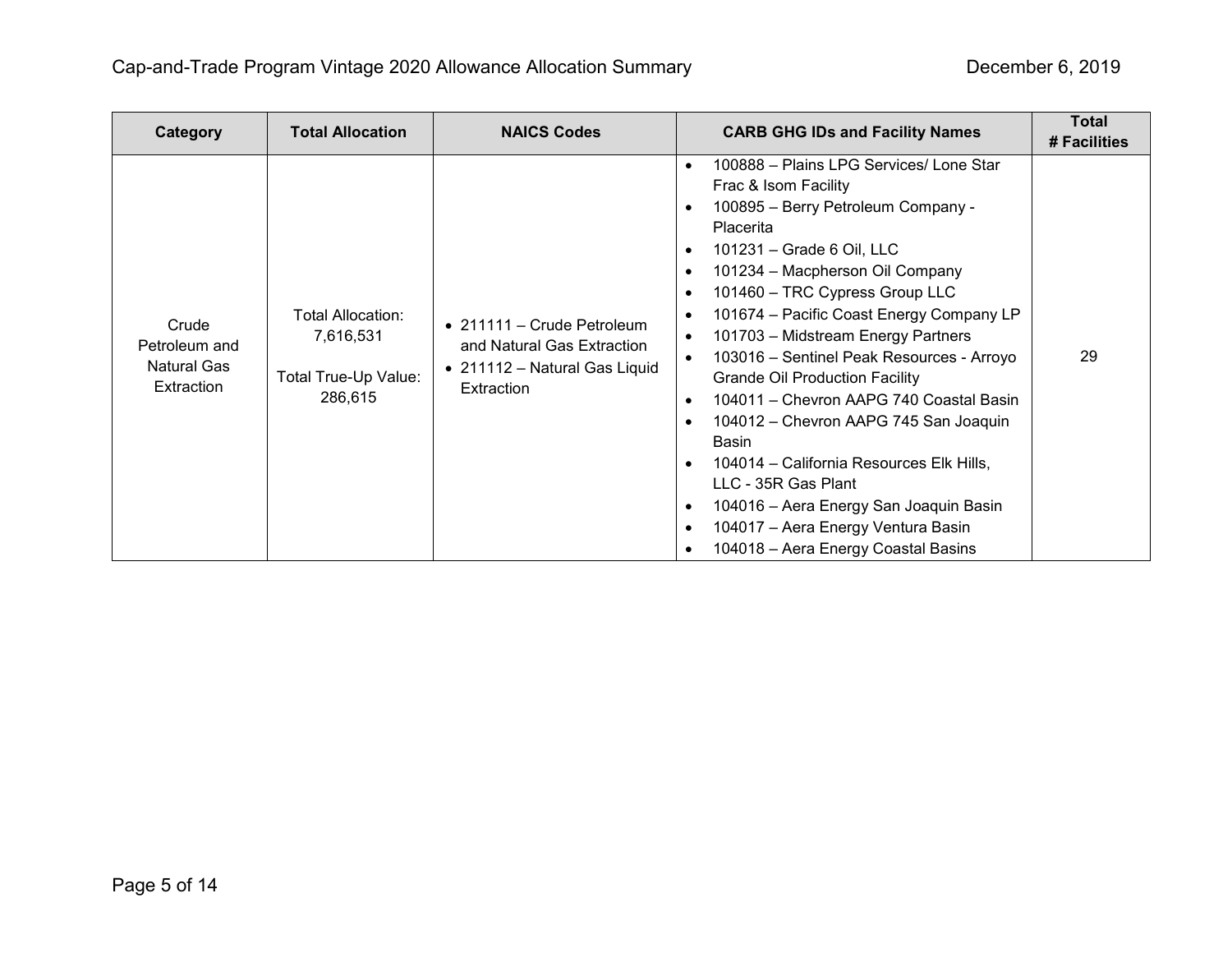| Category                                                                  | <b>Total Allocation</b> | <b>NAICS Codes</b> | <b>CARB GHG IDs and Facility Names</b>                                                                                                                                                                                                                                                                                                                                                                                                                                                                                                                                                                                                                                                                                                                                                                                                                                                                                                                                                                                                                                                                                                                                               | <b>Total</b><br># Facilities |
|---------------------------------------------------------------------------|-------------------------|--------------------|--------------------------------------------------------------------------------------------------------------------------------------------------------------------------------------------------------------------------------------------------------------------------------------------------------------------------------------------------------------------------------------------------------------------------------------------------------------------------------------------------------------------------------------------------------------------------------------------------------------------------------------------------------------------------------------------------------------------------------------------------------------------------------------------------------------------------------------------------------------------------------------------------------------------------------------------------------------------------------------------------------------------------------------------------------------------------------------------------------------------------------------------------------------------------------------|------------------------------|
| Crude<br>Petroleum and<br><b>Natural Gas</b><br>Extraction<br>(Continued) | See Above               | See Above          | 104029 - California Resources Production<br>$\bullet$<br>Corporation - Sacramento Valley Basin 730<br>104030 - California Resources Production<br>$\bullet$<br>Corporation - San Joaquin Valley Basin 745<br>104033 - California Resources Production<br>$\bullet$<br>Corporation - SCVGP Gas Plant<br>104072 - California Resources Production<br>$\bullet$<br>Corporation - 760 Los Angeles Basin<br>104075 - BreitBurn Operating LP - Los<br>$\bullet$<br><b>Angeles Basin Facility</b><br>104081 - Sentinel Peak Resources - SJV<br>$\bullet$<br><b>Basin Facility</b><br>104090 - Signal Hill Petroleum Facilities<br>$\bullet$<br>104091 - Seneca San Joaquin Production<br>$\bullet$<br><b>Facilities</b><br>104094 - Berry Petroleum Company - San<br>$\bullet$<br>Joaquin Basin<br>104097 - Naftex Operating Company<br>$\bullet$<br>104215 - E&B Natural Resources - San<br>$\bullet$<br>Joaquin Valley<br>104426 - Holmes Western Oil Corporation<br>$\bullet$<br>104458 - ERG Operating Company LLC.<br>$\bullet$<br>750 Santa Maria Basin<br>104488 - Crimson Resource Management<br>$\bullet$<br>Corp<br>104581 - Eagle Petroleum - Lynch Canyon<br>$\bullet$<br>Field | See Above                    |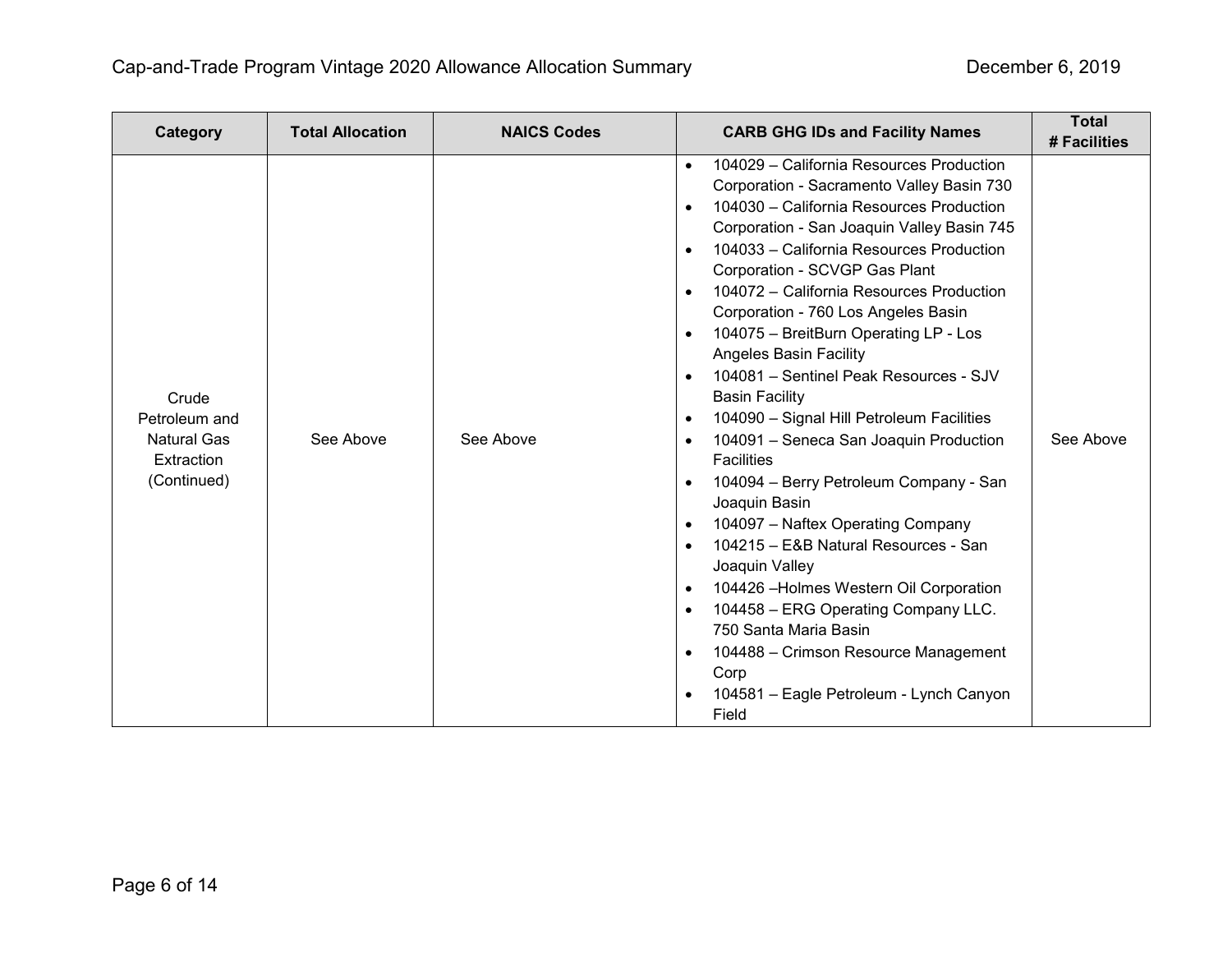| Category                                                      | <b>Total Allocation</b>                                           | <b>NAICS Codes</b>                                                                                                                                                                            | <b>CARB GHG IDs and Facility Names</b>                                                                                                                                                                                                                                                                                                                                                                                                                                                                                                                                                                                                                                                                                                                                                                                                                                                          | <b>Total</b><br># Facilities |
|---------------------------------------------------------------|-------------------------------------------------------------------|-----------------------------------------------------------------------------------------------------------------------------------------------------------------------------------------------|-------------------------------------------------------------------------------------------------------------------------------------------------------------------------------------------------------------------------------------------------------------------------------------------------------------------------------------------------------------------------------------------------------------------------------------------------------------------------------------------------------------------------------------------------------------------------------------------------------------------------------------------------------------------------------------------------------------------------------------------------------------------------------------------------------------------------------------------------------------------------------------------------|------------------------------|
| Cement, Lime,<br>Gypsum, and Clay<br>Product<br>Manufacturing | Total Allocation:<br>8,839,790<br>Total True-Up Value:<br>796,889 | • 327123 – Other Structural<br><b>Clay Product Manufacturing</b><br>$\bullet$ 327310 - Cement<br>Manufacturing<br>• 327410 - Lime Manufacturing<br>• 327420 - Gypsum Product<br>Manufacturing | 100013 - CalPortland Company Oro Grande<br>$\bullet$<br>Plant<br>101010 - Mitsubishi Cement 2000<br>$\bullet$<br>101029 - CalPortland Company, Mojave<br>$\bullet$<br>Plant<br>101265 - Lehigh Southwest Cement Co -<br>$\bullet$<br>Cupertino<br>101271 - U.S. Gypsum Co Plaster City Plant<br>$\bullet$<br>101314 - National Cement Company -<br>Lebec<br>101381 - Lehigh Southwest Cement Co -<br>$\bullet$<br>Redding<br>101461 - Lehigh Southwest Cement Co -<br>Tehachapi<br>101476 – Cemex Construction Materials<br>$\bullet$<br>Pacific LLC - Victorville Plant<br>101697 - New NGC, Inc - Long Beach<br>$\bullet$<br>101700 - Georgia-Pacific Gypsum LLC -<br>$\bullet$<br>Antioch<br>101715 - LWFP LLC<br>$\bullet$<br>104052 - Lhoist North America - Natividad<br>$\bullet$<br>Plant<br>104415 - New NGC, Inc - Richmond<br>$\bullet$<br>104733 - PABCO Gypsum Newark<br>$\bullet$ | 15                           |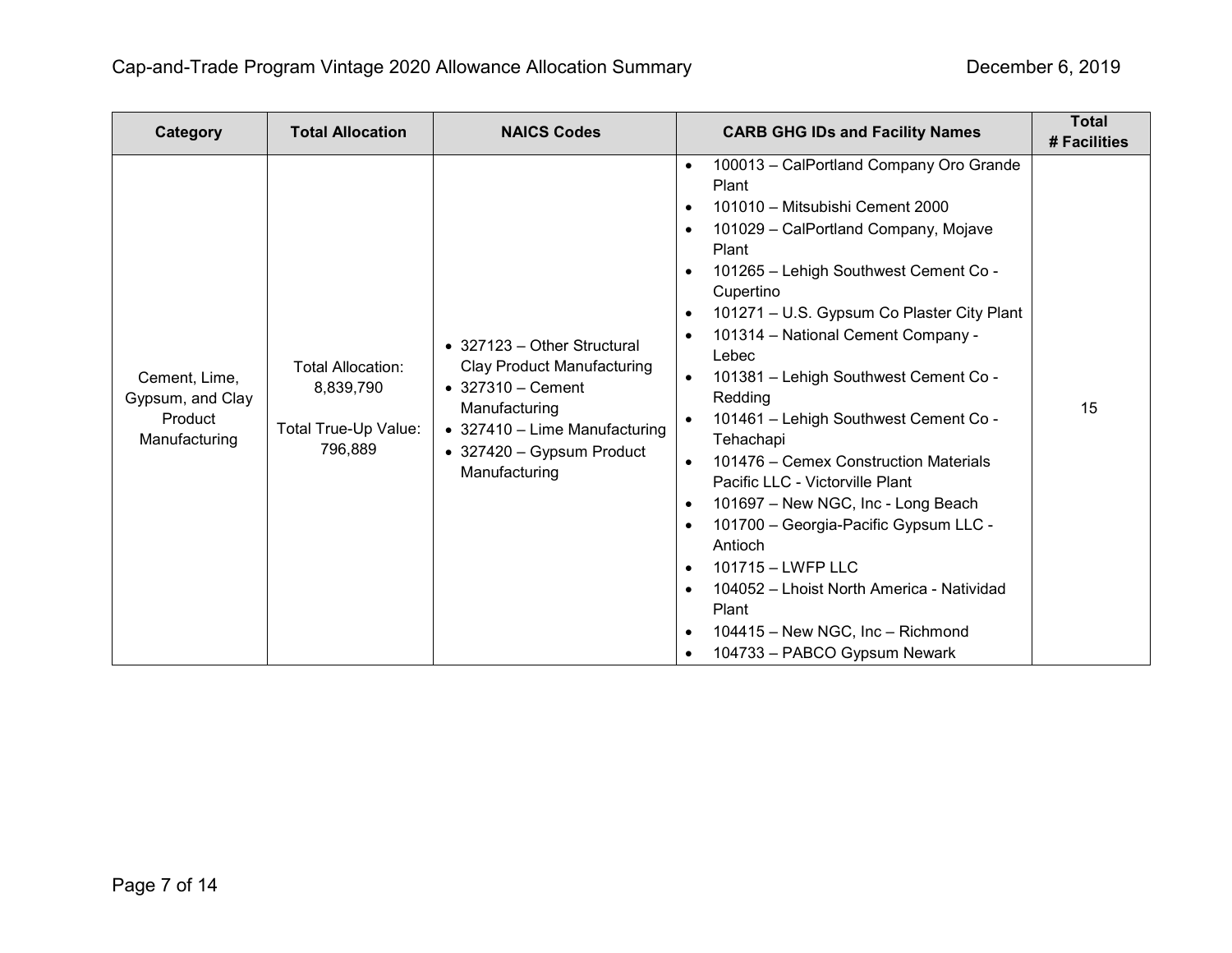| Category                          | <b>Total Allocation</b>                                                | <b>NAICS Codes</b>                        | <b>CARB GHG IDs and Facility Names</b>                                                                                                                                                                                                                                                                                                                                                                                                                                                                                                                                                                                                                                                                                                                                                                                                                                                                                                      | <b>Total</b><br># Facilities |
|-----------------------------------|------------------------------------------------------------------------|-------------------------------------------|---------------------------------------------------------------------------------------------------------------------------------------------------------------------------------------------------------------------------------------------------------------------------------------------------------------------------------------------------------------------------------------------------------------------------------------------------------------------------------------------------------------------------------------------------------------------------------------------------------------------------------------------------------------------------------------------------------------------------------------------------------------------------------------------------------------------------------------------------------------------------------------------------------------------------------------------|------------------------------|
| Fruit and<br>Vegetable<br>Canning | <b>Total Allocation:</b><br>848,275<br>Total True-Up Value:<br>158,324 | • 311421 - Fruit and Vegetable<br>Canning | 100936 - Campbell Soup Supply Company,<br>$\bullet$<br>L.L.C. - Dixon<br>100972 - Los Gatos Tomato Products<br>$\bullet$<br>101008 - Ingomar Packing Company<br>$\bullet$<br>101025 - Stanislaus Food Products<br>$\bullet$<br>101207 - Pacific Coast Producers<br>$\bullet$<br>101213 - Olam West Coast Inc- Lemoore<br>$\bullet$<br>101214 - Del Monte - Hanford<br>$\bullet$<br>101217 - Mizkan America Inc.<br>$\bullet$<br>101498 - Morning Star Packing Company -<br>$\bullet$<br>Los Banos<br>101499 - Liberty Packing - Los Banos<br>$\bullet$<br>(Morning Star)<br>101500 - Olam West Coast Inc - Williams<br>$\bullet$<br>101502 - Tomatek / Neil Jones Food<br>$\bullet$<br>Companies<br>101503 - ConAgra - Oakdale<br>$\bullet$<br>101504 - J.G. Boswell Tomato Company<br>$\bullet$<br>Kings<br>101536 - Morning Star Packing Company -<br>$\bullet$<br>Williams<br>101705 - J. G. Boswell Tomato Company<br>$\bullet$<br>Kern | 16                           |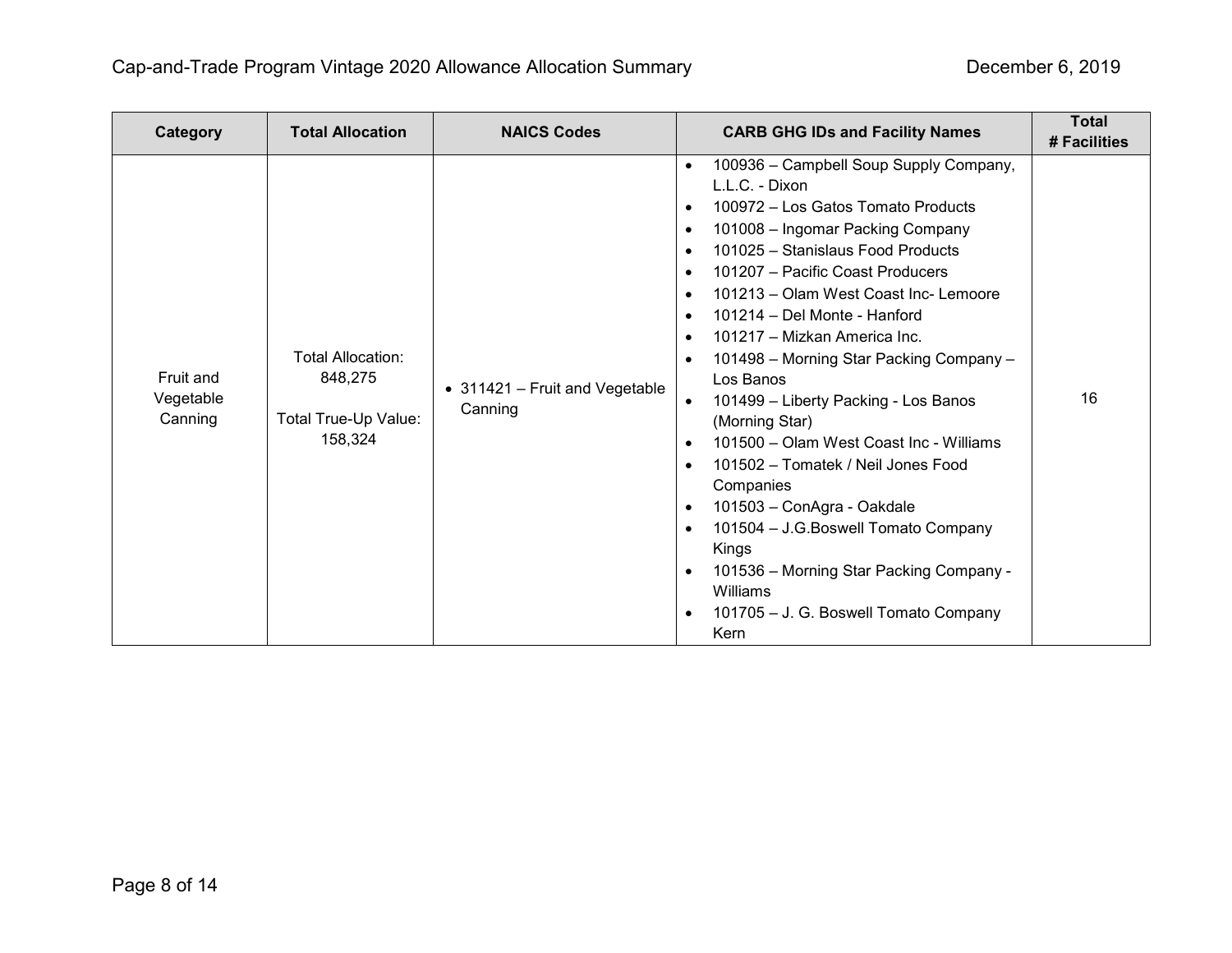| Category                    | <b>Total Allocation</b>                                                | <b>NAICS Codes</b>                                                                                                                                                                                                                                                                                                                                                                                                                                                 | <b>CARB GHG IDs and Facility Names</b>                                                                                                                                                                                                                                                                                                                                                                                                                                                                                                                                                                                                                                                                                                          | <b>Total</b><br># Facilities |
|-----------------------------|------------------------------------------------------------------------|--------------------------------------------------------------------------------------------------------------------------------------------------------------------------------------------------------------------------------------------------------------------------------------------------------------------------------------------------------------------------------------------------------------------------------------------------------------------|-------------------------------------------------------------------------------------------------------------------------------------------------------------------------------------------------------------------------------------------------------------------------------------------------------------------------------------------------------------------------------------------------------------------------------------------------------------------------------------------------------------------------------------------------------------------------------------------------------------------------------------------------------------------------------------------------------------------------------------------------|------------------------------|
| Other Food<br>Manufacturing | <b>Total Allocation:</b><br>653,107<br>Total True-Up Value:<br>160,170 | • 111419 - Other Food Crops<br><b>Grown Under Cover</b><br>$\bullet$ 311313 - Beet Sugar<br>Manufacturing<br>$\bullet$ 311423 - Dried and<br>Dehydrated Food<br>Manufacturing<br>• 311615 - Poultry Processing<br>• 311911 - Roasted Nuts and<br>Peanut Butter Manufacturing<br>• 311919 – Other Snack Food<br>Manufacturing<br>$\bullet$ 311991 - Perishable<br><b>Prepared Food Manufacturing</b><br>$\bullet$ 312120 - Breweries<br>$\bullet$ 312130 – Wineries | 100958 - E & J Gallo Winery - Fresno<br>$\bullet$<br>101235 - Frito Lay - Kern Plant<br>$\bullet$<br>101241 - Spreckels Sugar Company, Inc.-<br>$\bullet$<br><b>Brawley</b><br>101284 - Olam West Coast Inc. - Gilroy<br>$\bullet$<br>101315 - Sensient Natural Ingredients LLC<br>$\bullet$<br>101473 - Anheuser-Busch LLC - Los<br>$\bullet$<br>Angeles Brewery<br>101575 – Foster Poultry Farms - Livingston<br>$\bullet$<br>Complex, 95334<br>101693 - Wm. Bolthouse Farms, Inc.<br>101736 - WP&A Lost Hills<br>$\bullet$<br>104069 - Olam West Coast, Inc. -<br>$\bullet$<br>Firebaugh<br>104207 - Frito Lay - Modesto<br>$\bullet$<br>104359 - Windset Farms<br>$\bullet$<br>104709 - SunSelect Produce (California)<br>$\bullet$<br>Inc. | 13                           |
| Dairies                     | <b>Total Allocation:</b><br>394,590<br>Total True-Up Value:<br>74,187  | $\bullet$ 311513 - Cheese<br>Manufacturing<br>$\bullet$ 311514 - Dry, Condensed,<br>and Evaporated Dairy<br><b>Product Manufacturing</b>                                                                                                                                                                                                                                                                                                                           | 100959 - California Dairies, Inc. Fresno<br>$\bullet$<br>101186 - Saputo Cheese USA Inc. - Paige<br>$\bullet$<br>101190 - California Dairies, Inc. Turlock<br>$\bullet$<br>101197 - California Dairies, Inc. Visalia<br>$\bullet$<br>101288 - Hilmar Cheese Company<br>$\bullet$<br>101465 - Land O' Lakes, Inc.<br>$\bullet$<br>101509 - California Dairies, Inc. Tipton<br>$\bullet$<br>101716 - Leprino Foods - Lemoore West<br>$\bullet$                                                                                                                                                                                                                                                                                                    | 8                            |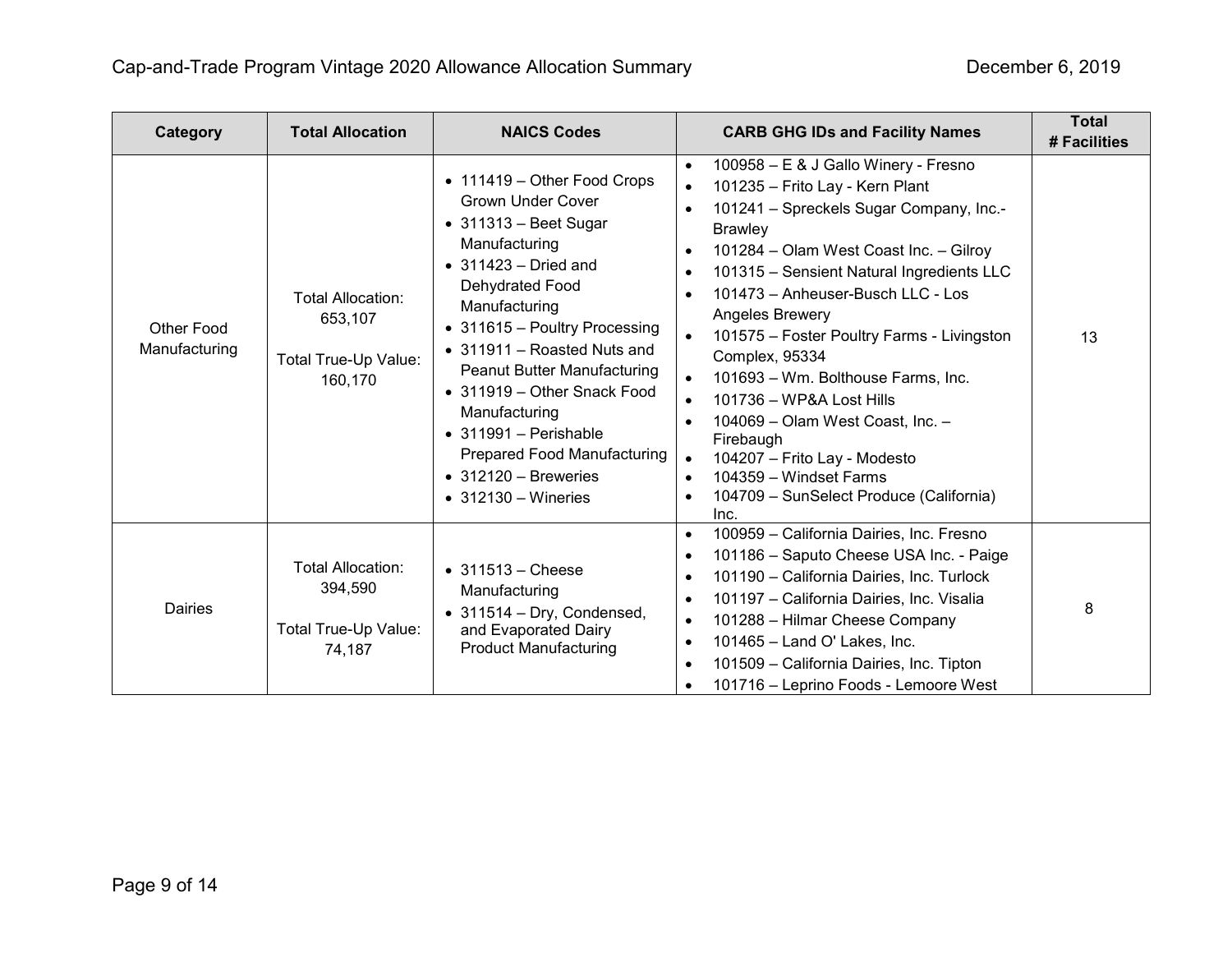| Category                                 | <b>Total Allocation</b>                                               | <b>NAICS Codes</b>                                                                                                                                                                                                                                                                                                                                    | <b>CARB GHG IDs and Facility Names</b>                                                                                                                                                                                                                                                                                                                                                                                                                                           | <b>Total</b><br># Facilities |
|------------------------------------------|-----------------------------------------------------------------------|-------------------------------------------------------------------------------------------------------------------------------------------------------------------------------------------------------------------------------------------------------------------------------------------------------------------------------------------------------|----------------------------------------------------------------------------------------------------------------------------------------------------------------------------------------------------------------------------------------------------------------------------------------------------------------------------------------------------------------------------------------------------------------------------------------------------------------------------------|------------------------------|
| <b>Glass</b><br>Manufacturing            | <b>Total Allocation:</b><br>623,601<br>Total True-Up Value:<br>72,390 | $\bullet$ 327211 - Flat Glass<br>Manufacturing<br>• 327213 - Glass Container<br>Manufacturing<br>$\bullet$ 327993 - Mineral Wool<br>Manufacturing                                                                                                                                                                                                     | 100917 - CertainTeed Corporation<br>$\bullet$<br>101154 - Owens Corning Insulating<br>$\bullet$<br>Systems LLC, Santa Clara<br>101183 - Owens-Brockway Glass Container<br>Tracy<br>101342 - Ardagh Glass Inc.<br>$\bullet$<br>101475 - Owens-Brockway Glass Container<br>$\bullet$<br>Vernon<br>101513 - Vitro Flat Glass LLC<br>$\bullet$<br>101721 - Guardian Industries LLC<br>$\bullet$<br>103018 - Gallo Glass Company<br>$\bullet$<br>104122 - Johns Manville<br>$\bullet$ | 9                            |
| Paper<br>Manufacturing                   | <b>Total Allocation:</b><br>480,168<br>Total True-Up Value:<br>21,312 | $\bullet$ 322121 - Paper (except<br>Newsprint) Mills<br>• 322130 - Paperboard Mills                                                                                                                                                                                                                                                                   | 100195 - New-Indy Ontario LLC Linerboard<br>$\bullet$<br>Mill<br>100962 - Kimberly Clark Worldwide Inc.<br>$\bullet$<br>101356 - New-Indy Oxnard LLC<br>$\bullet$<br>101582 - The P&G Paper Products Co.<br>$\bullet$<br>104135 - California Paperboard Corporation<br>$\bullet$<br>104136 - Newark Pacific Paperboard                                                                                                                                                           | 6                            |
| Metal<br>Processing and<br>Manufacturing | <b>Total Allocation:</b><br>528,191<br>Total True-Up Value:<br>93,534 | • 331111 - Iron and Steel Mills<br>• 331221 - Rolled Steel Shape<br>Manufacturing<br>$\bullet$ 331314 - Secondary<br>Smelting and Alloying of<br>Aluminum<br>$\bullet$ 331492 - Secondary<br>Smelting, Refining, and<br>Alloying of Nonferrous Metal<br>(except Copper and<br>Aluminum)<br>• 331511 - Iron Foundries<br>• 332112 - Nonferrous Forging | 100952 - TST Inc.<br>$\bullet$<br>100953 - Vista Metals Corp.<br>$\bullet$<br>100954 - California Steel Industries<br>$\bullet$<br>101068 - USS-POSCO Industries<br>$\bullet$<br>101073 - TAMCO<br>$\bullet$<br>101469 - United States Pipe & Foundry Co.<br>$\bullet$<br><b>LLC</b><br>101734 - Carlton Forge Works<br>$\bullet$<br>104197 - Quemetco, Inc.<br>$\bullet$<br>104329 - Shultz Steel Company<br>$\bullet$<br>104358 - Schlosser Forge Company<br>$\bullet$         | 10                           |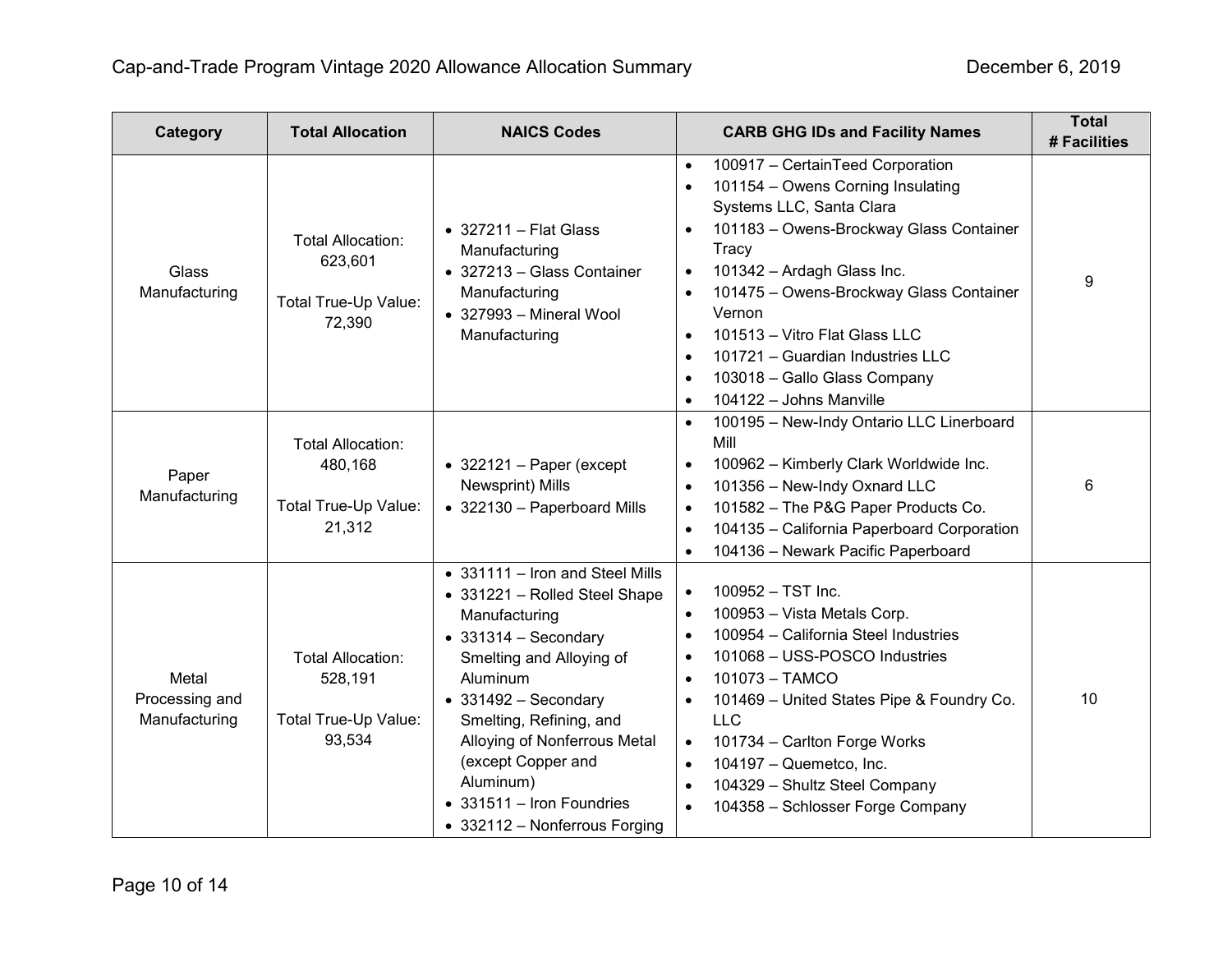| Category                                                        | <b>Total Allocation</b>                                         | <b>NAICS Codes</b>                                                                                                                                                                                                                                                                                                                                                                                                                                  | <b>CARB GHG IDs and Facility Names</b>                                                                                                                                                                                                                                                                                                                                                                                                                                                                                                                                                                    | <b>Total</b><br># Facilities |
|-----------------------------------------------------------------|-----------------------------------------------------------------|-----------------------------------------------------------------------------------------------------------------------------------------------------------------------------------------------------------------------------------------------------------------------------------------------------------------------------------------------------------------------------------------------------------------------------------------------------|-----------------------------------------------------------------------------------------------------------------------------------------------------------------------------------------------------------------------------------------------------------------------------------------------------------------------------------------------------------------------------------------------------------------------------------------------------------------------------------------------------------------------------------------------------------------------------------------------------------|------------------------------|
| Chemical,<br>Biological, and<br>Pharmaceutical<br>Manufacturing | Total Allocation:<br>619,781<br>Total True-Up Value:<br>122,524 | $\bullet$ 325188 - All Other Basic<br>Inorganic Chemical<br>Manufacturing<br>• 325193 - Ethyl Alcohol<br>Manufacturing<br>$\bullet$ 325194 - Cyclic Crude,<br>intermediate, and gum and<br>wood chemical manufacturing<br>$\bullet$ 325199 - All Other Basic<br>Organic Chemical<br>Manufacturing<br>• 325412 - Pharmaceutical<br><b>Preparation Manufacturing</b><br>$\bullet$ 325414 - Biological Product<br>(except Diagnostic)<br>Manufacturing | 100259 - Eco Services - Dominguez<br>$\bullet$<br>100389 - Braun Medical Inc<br>$\bullet$<br>101451 – Genentech Inc South San<br>$\bullet$<br>Francisco<br>101519 - CP Kelco San Diego<br>$\bullet$<br>101685 - Pixley Cogeneration Partners /<br>$\bullet$<br>Calgren Renewable Fuels<br>101733 - Dow Chemical Company -<br>$\bullet$<br>Pittsburg<br>104048 - Pacific Ethanol Stockton, LLC<br>$\bullet$<br>104347 - Aemetis Advanced Fuels Keyes,<br>$\bullet$<br>Inc.<br>104423 – Procter & Gamble Manufacturing<br>$\bullet$<br>Co. - Sacramento<br>104540 - Pacific Ethanol Madera LLC<br>$\bullet$ | 10                           |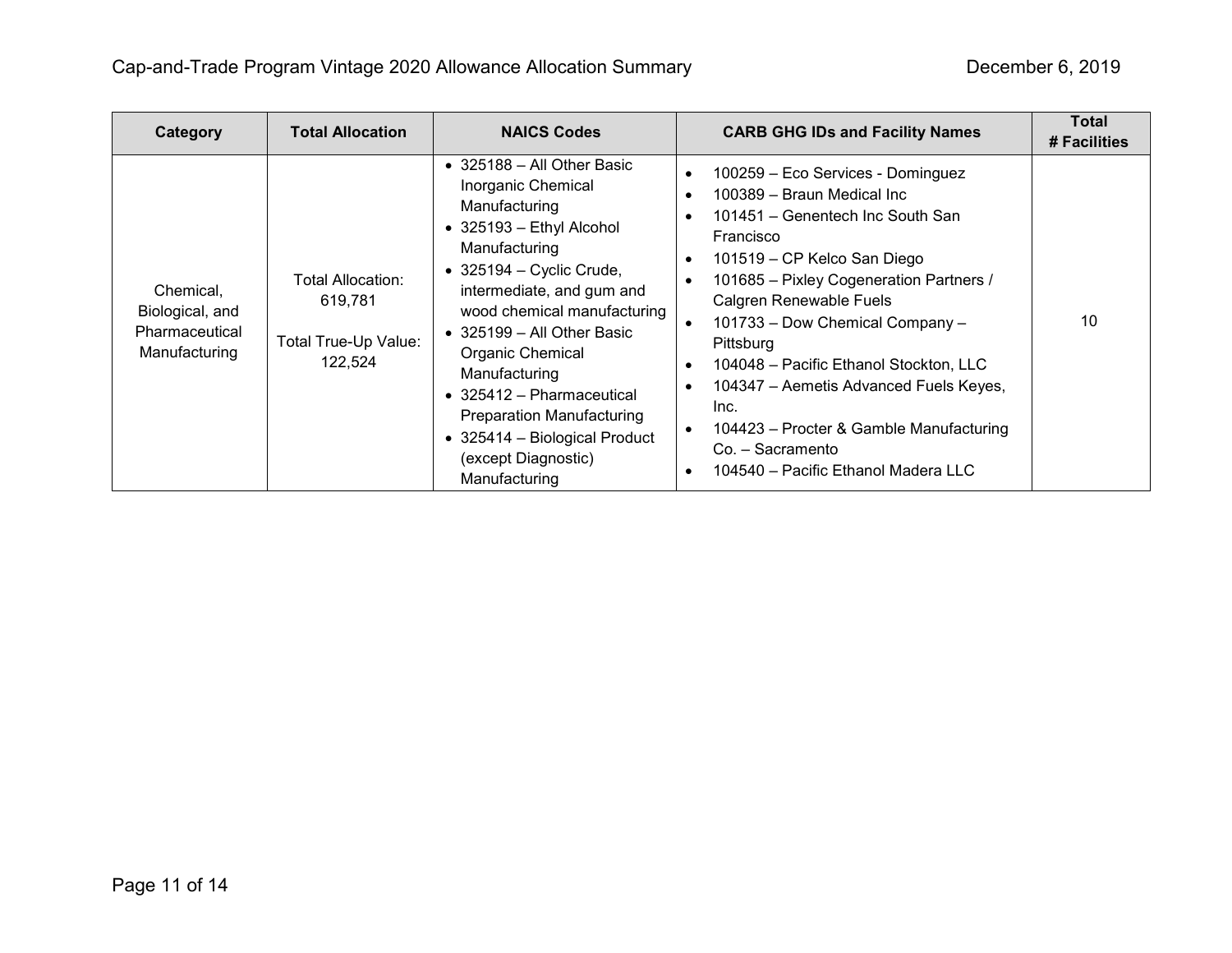# Industrial Allocation, Legacy Contract Allocation, and Waste-to-Energy Allocation

| Category                                                                                                       | <b>Total Allocation</b>                                             | <b>NAICS Codes (for Industrial</b><br><b>Allocation Recipients Only)</b>                                                                                                                                                                                                                                                                                                                                                                                          | <b>Facility Names</b>                                                                                                                                                                                                                                                                                                                                                                                                                                                                                                                                                                                                                                                                                                                                                | <b>Total</b><br># Facilities |
|----------------------------------------------------------------------------------------------------------------|---------------------------------------------------------------------|-------------------------------------------------------------------------------------------------------------------------------------------------------------------------------------------------------------------------------------------------------------------------------------------------------------------------------------------------------------------------------------------------------------------------------------------------------------------|----------------------------------------------------------------------------------------------------------------------------------------------------------------------------------------------------------------------------------------------------------------------------------------------------------------------------------------------------------------------------------------------------------------------------------------------------------------------------------------------------------------------------------------------------------------------------------------------------------------------------------------------------------------------------------------------------------------------------------------------------------------------|------------------------------|
| Miscellaneous<br>Industrial Facilities,<br>Legacy Contract<br>Allocation, and<br>Waste-to-Energy<br>Allocation | Total Allocation:<br>3,302,232<br>Total True-Up Value:<br>1,041,158 | • 221112 - Fossil Fuel Electric<br><b>Power Generation</b><br>• 212391 – Potash, Soda, and<br><b>Borate Mineral Mining</b><br>$\bullet$ 212399 - All Other<br>Nonmetallic Mineral Mining<br>• $313310$ – Textile and Fabric<br><b>Finishing Mills</b><br>$\bullet$ 333611 – Turbine and<br><b>Turbine Generator Set Units</b><br>Manufacturing<br>$\bullet$ 336111 - Automobile<br>Manufacturing<br>$\bullet$ 562213 – Solid Waste<br>Combustors and incinerators | 100011 - Searles Valley Minerals Inc.<br>$\bullet$<br>100063 - Southeast Resource Recovery<br>Facility (SERRF)<br>100130 - Sacramento Municipal Utility<br>$\bullet$<br>District (SMUD) Carson Ice CG<br>100252 - Sacramento Municipal Utility<br>$\bullet$<br>District (SMUD) SCA<br>$100300 - U.S.$ Borax<br>$\bullet$<br>101118 - Solar Turbines Incorporated -<br>$\bullet$<br>Kearny Mesa<br>101243 - Dicalite Minerals Corp.<br>$\bullet$<br>101263 – Crockett Cogeneration Project<br>$\bullet$<br>101264 - Covanta - Stanislaus Inc.<br>$\bullet$<br>101318 - Imerys Minerals California, Inc.<br>$\bullet$<br>101740 - Panoche Energy Center LLC<br>$\bullet$<br>104516 - Tesla Motors<br>$\bullet$<br>104633 – Matchmaster Dyeing & Finishing<br>$\bullet$ | 13                           |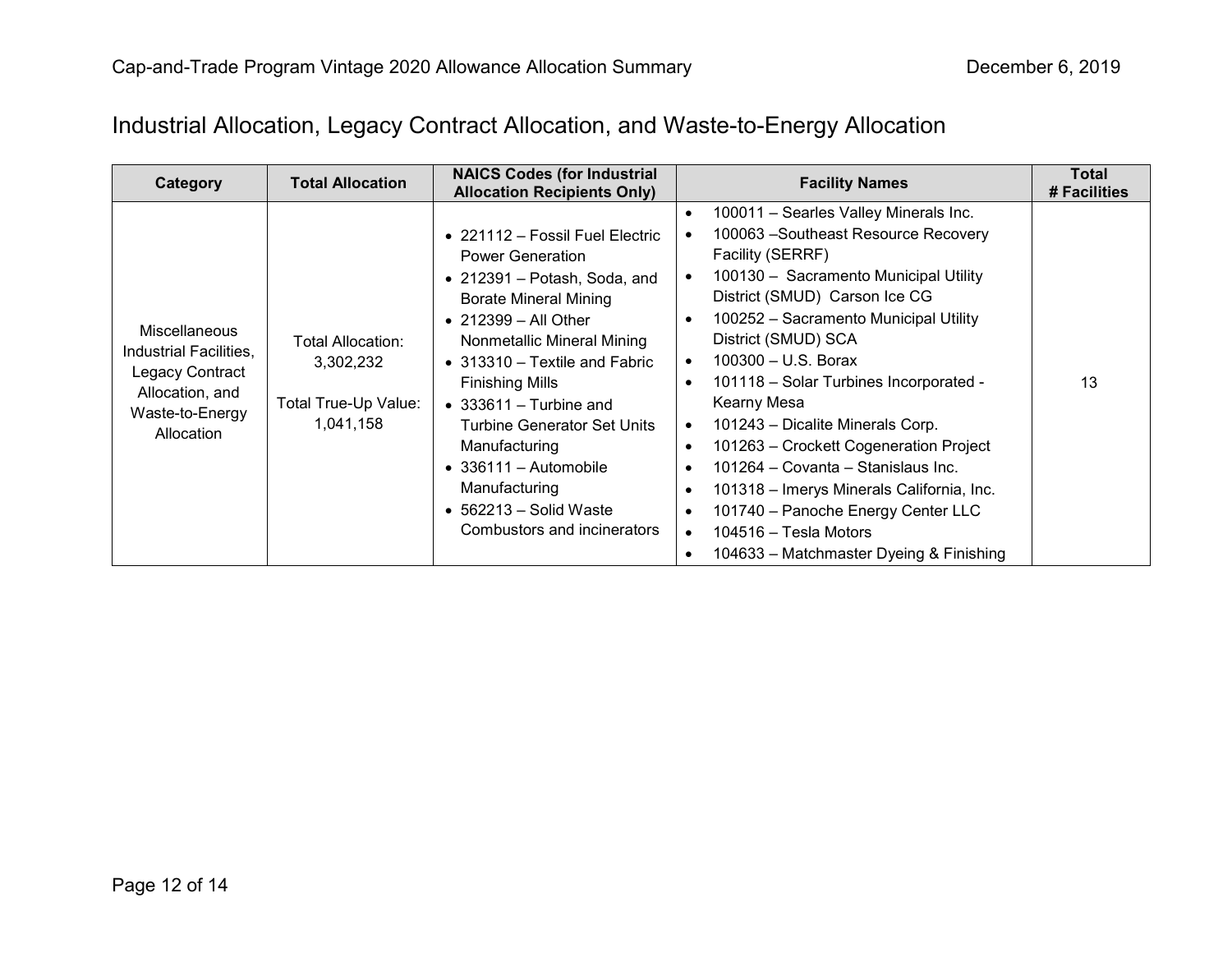| <b>Natural Gas Supplier Allocation</b> |  |  |
|----------------------------------------|--|--|
|----------------------------------------|--|--|

| <b>Total Allocation</b> | <b>Total True-Up Value</b> | <b>Facility Names</b>                                                                                                                                                                                                                                                                                                                                                                                    | <b>Total</b><br># Entities |
|-------------------------|----------------------------|----------------------------------------------------------------------------------------------------------------------------------------------------------------------------------------------------------------------------------------------------------------------------------------------------------------------------------------------------------------------------------------------------------|----------------------------|
| 40.888.566              |                            | 5002 - Southern California Gas Company<br>5003 - Long Beach Gas & Oil Dept (LBGO)<br>5008 - City of Vernon, Gas Municipal Utility Department<br>$\bullet$<br>5011 – City of Palo Alto - Gas Utility<br>5013 - Southwest Gas Distribution Facilities<br>104024 – Pacific Gas and Electric Company (PG&E) - Supplier of<br>Natural Gas<br>104085 - San Diego Gas and Electric (SDG&E) - Local Distribution |                            |

### Universities and Public Service Facilities

| <b>Total Allocation</b> | <b>Total True-Up Value</b> | <b>Facility Names</b>                                                                                                                                                                                                                                                                                                                                                                                                                                                                                                                                                                                                                                                                                                                                                                 | <b>Total</b><br># Facilities |
|-------------------------|----------------------------|---------------------------------------------------------------------------------------------------------------------------------------------------------------------------------------------------------------------------------------------------------------------------------------------------------------------------------------------------------------------------------------------------------------------------------------------------------------------------------------------------------------------------------------------------------------------------------------------------------------------------------------------------------------------------------------------------------------------------------------------------------------------------------------|------------------------------|
| 903,319                 | 0                          | 100207 – Loma Linda University<br>100235 - California State University Channel Islands<br>٠<br>100273 - University of California, Santa Cruz, UCSC EH&S Office<br>٠<br>100305 - University of California, Davis<br>٠<br>100327 - California Institute of Technology (CalTech)<br>٠<br>100328 - Civic Center Cogen, LA County<br>٠<br>100997 - University of California, Los Angeles, UCLA<br>٠<br>101296 - University of California, Irvine<br>٠<br>101305 - University of California, San Diego, UCSD<br>٠<br>101399 - California State University, San Diego<br>٠<br>101416 - University of California, San Francisco<br>٠<br>104068 - UC Davis Medical Center<br>$\bullet$<br>104372 - University of California, Santa Barbara<br>٠<br>104514 - University of California, Berkeley | 14                           |